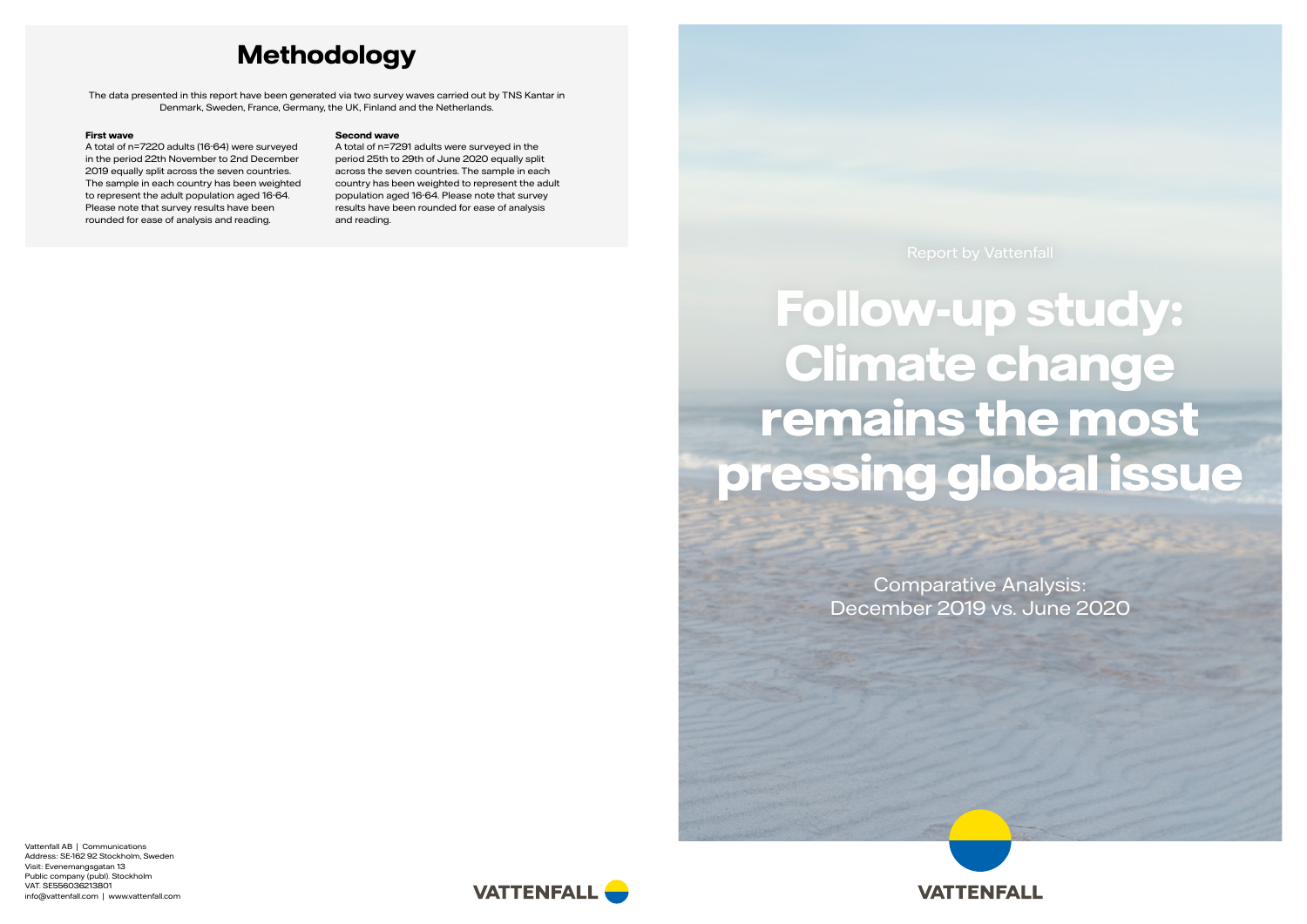When we conducted our original study, climate change was seen not only as being a highly pressing issue, but as the main challenge of our age, ahead of any other global problem. Our latest analysis shows, that this remains the case six months later. While we see a sharp increase in people's concern about epidemics and economic recession - as it can be expected considered the ongoing health crisis - climate change remains the main global issue to address for the largest share of respondents.

The findings are somewhat surprising because of a hypothesis in psychology called the "finite pool of worry," which suggests that when people's level of concern about one issue rises, concern about others tends to fall. We see instead that climate attitudes have not shifted substantially, signifying that climate change has established itself as a durable worry in the mind of European citizens. These results are also in line with the findings of the recently published report Climate

Change in the American Mind by researchers at Yale University and George Mason University that have encountered the same stable trend when it comes to views towards climate change among American citizens.

Another dimension to be taken into account when interpreting the results is the fact that climate change seems to not only have established itself as a durable worry, but also as the key global issue to be tackled via long-term persistent action and commitment by all actors who can affect it: governments, businesses and individuals alike.

All of this gives us a strong basis to conclude that public concern and engagement about climate change are not to be easily eclipsed by other problems in people's minds: rather there is a clear expectation that a long-term meaningful commitment is needed to tackle its consequences.



Our original report executed at the end of 2019 showed that climate change has passed a major tipping point in society. It was then seen as the biggest issue that mankind faces. Six months later we have completed a follow-up study aimed to help us understand if and how views on climate change have evolved. In this document, we present the findings of our most recent research and take the opportunity to draw some comparisons.

The results are revealing. It is clear that the negative impact on our planet stemming from human activity remains of grave concern: climate change is still the most pressing problem across the seven countries examined. It is also still accompanied by a great feeling of worry shared across all social groups, generations and borders. We also see the same complex mix of emotions - anxiety, anger and hopelessness - dominating people's emotional response. This is not to say that things have remained completely static when it comes to people's priorities – we certainly see issues such as epidemics response and economic recession becoming much more prominent.

However, when it comes to people's long-term worries, climate change remains at the fore-front as the most important global issue that needs to be tackled.

Furthermore, we see a very strong demand for climate change commitments to be continued as part of ongoing discussion on the economic relaunch across Europe. This is accompanied by a widespread fear that some of the progress made up-to-date could be compromised in favour of short term economic priorities.

Overall, the findings point to a clear path forward: one that retains climate change at the top of the agenda of governments, businesses and individuals alike. In this context, we believe it is more necessary than ever to speak about specific actions being taken to achieve this goal and engagingly showcase how change in the right direction is happening on a macro level. This will serve as a reminder to all of us that together we can continue to inspire change and enable our belief that the problem ahead is still solvable.

# **Climate change remains people's greatest concern**

*Graph. % of respondents who have selected the item as the "most serious problem" in the world today (All Respondents, All Countries)*

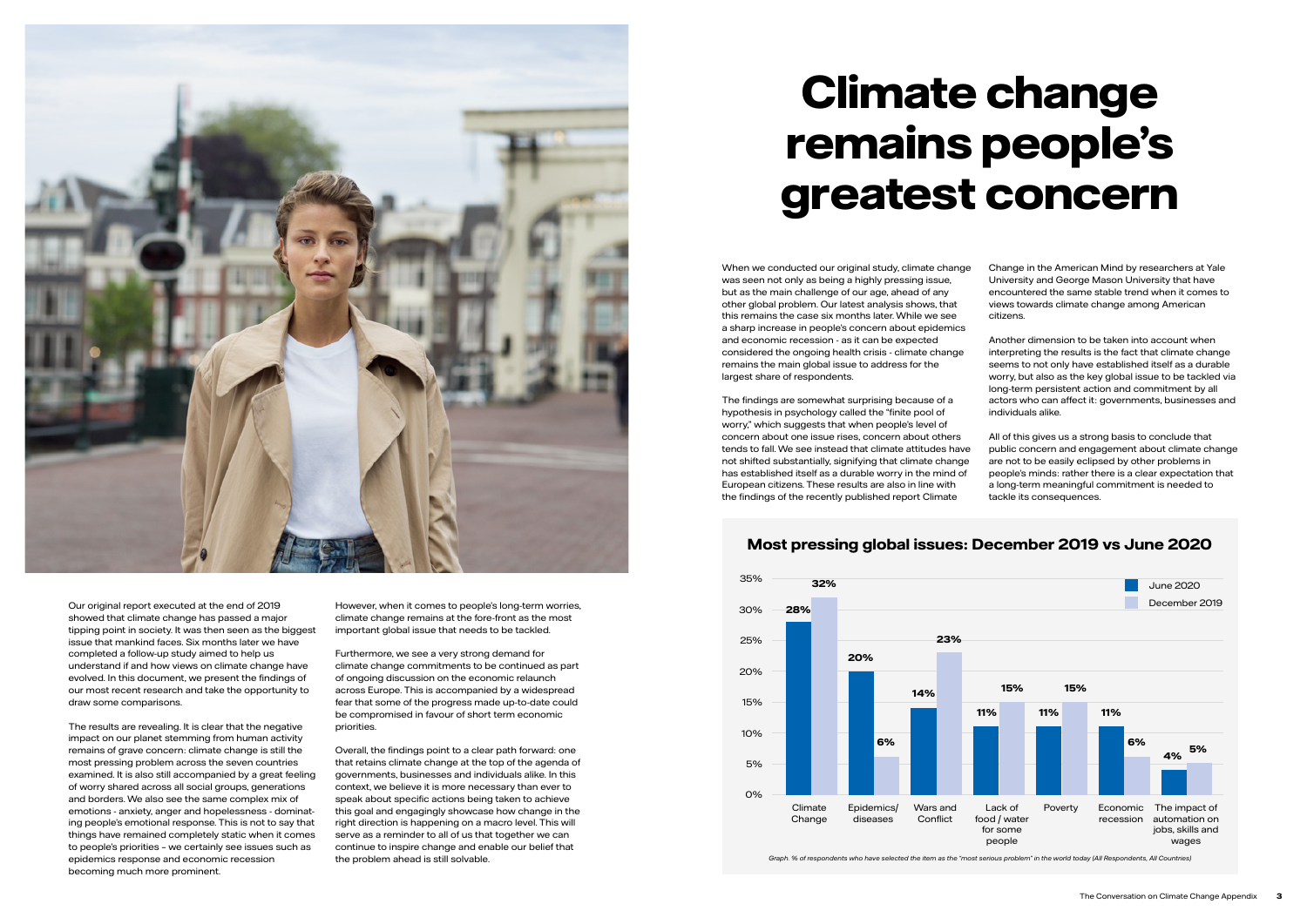

When examining the results at a country-level, we do see some interesting variations. We see that the UK is a clear outlier and the only country where concern over epidemics has surpassed climate change as the most pressing problem. While in all other countries climate change has remained the biggest priority, there are variable degrees of intensity. We see for example some drop in the share of respondents who have indicated it's their biggest concern in France (from 31% to 25%)

and Germany (from 36% to 28%), while in some other countries it has remained stable (Finland, Denmark, Netherlands) and in Sweden it has slightly increased (from 31% to 33%). These variations certainly reflect differing attitudes when it comes to climate change, but possibly reflect also the complex interplay of national priorities discussed as part of ongoing recovery plan debates.

*Graph. % of respondents who have selected the item as the "most pressing problem" per country. N=1018 – 1055 per country (All Respondents)*

## **Country-level results**

### **Most pressing global issues per country**

June 2020 December 2019













**Finland 28% 25% 31% 35% 20% 7% 15% 22% 11% 10% 14%** Epidemics/ Diseases **Climate Change** Economic recession Wars and Conflict Poverty

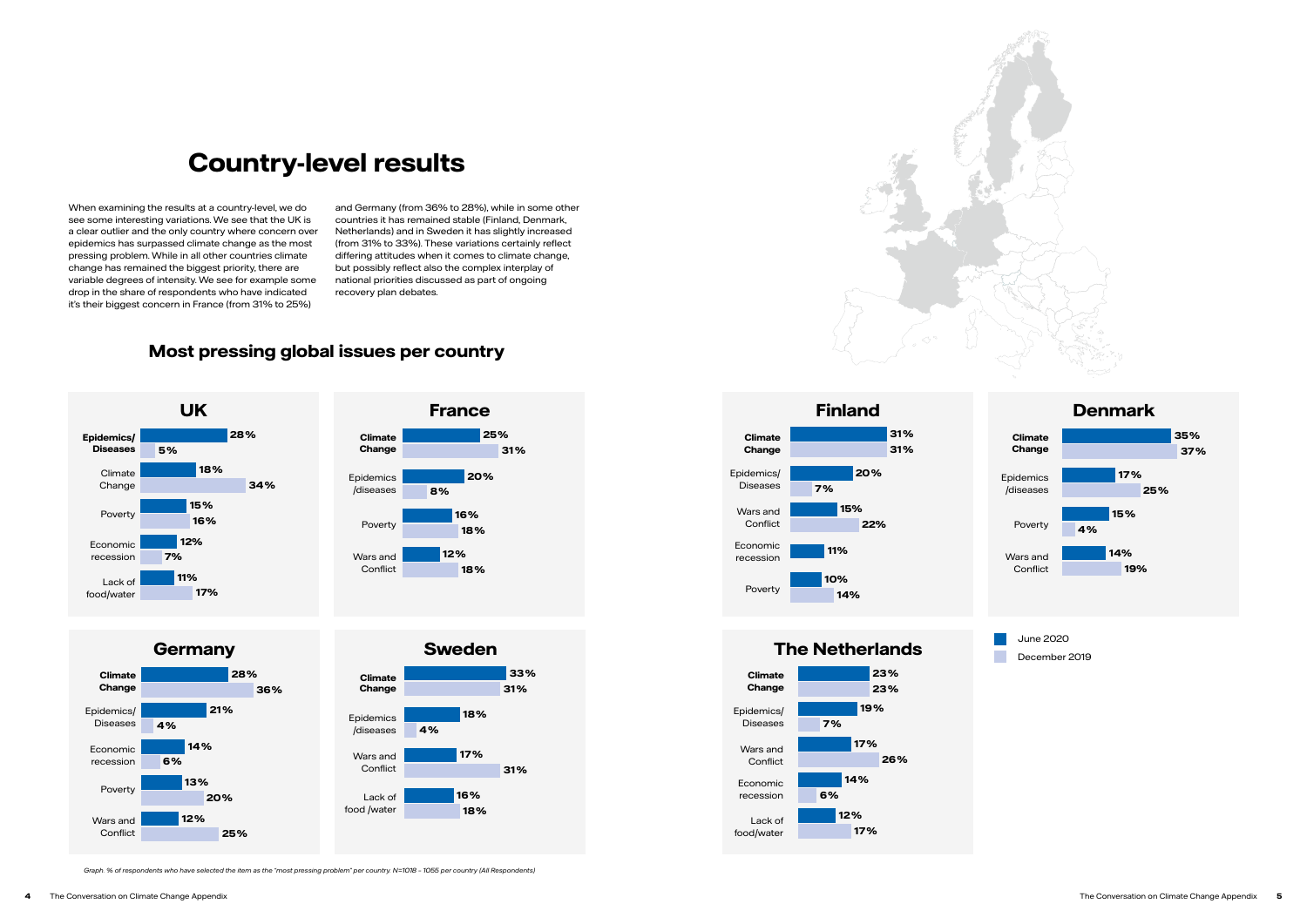Another dimension that we set our mind to explore in our original study was the extent to which the consensus over the seriousness of the problem translates in a feeling of widespread worry about climate change and how it will affect the planet as a whole and our immediate environment. Such enquiry was particularly important to explore, considered recent reports and debate over the rising phenomenon of 'eco-anxiety', first defined by the American Psychological Association in 2017 as "a chronic fear of environmental doom".

We see that six months later the share of people who express a feeling of worry remains unchanged, with a resounding 69% of people describing themselves as "quite" or "a great deal" worried about climate change (compared to 68% in December 2018). We believe this is important, as it demonstrates that not only do Europeans consider climate change a pressing global issue, but that this has a direct effect on the way they feel about the future.







## **The widespread feeling of worry about climate change persists …accompanied by a more general worry about the future as a whole**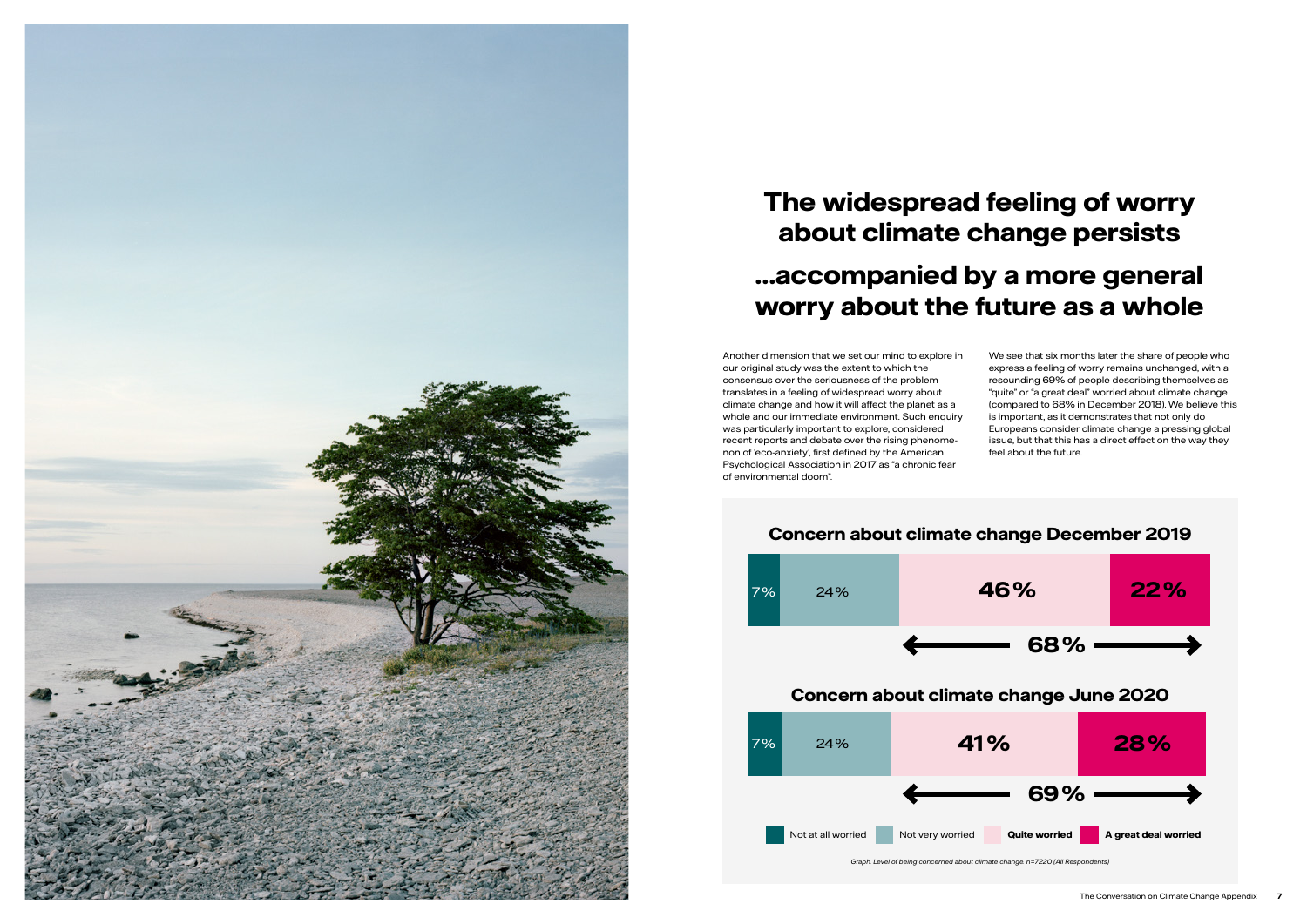### **Emotions around climate change debate: December 2019 vs. June 2020**

*Graph. % of respondents who feel a certain emotion around climate change. n=7220 (All Respondents)*

We have also looked in more depth at the question of emotions associated with climate change to determine if this has changed over the last six months. We see that just as the overall feeling of worry, the emotional response to the topic has also remained stable. We see, in fact, that 41% of respondents say that climate change made them feel 'anxious about what might happen to our planet' (compared to 40% six months ago) – hence, this remains the most commonly felt

emotion. Other emotions on the spectrum including anger 'about the lack of effort being made to stop climate change' and 'powerless to do anything to stop climate change' have remained remarkably constant. More positively, also the share of those who report feeling 'hopeful that we will be able to stop climate change', and 'inspired by what I see people doing to stop climate change' remains almost unchanged.



## **Emotions felt about Climate Change**

In addition to the widespread worry and the complex emotional response to climate change which seems unchanged over the last six months, we have also enquired in our latest research about a broader feeling of worry people might feel. These new results reveal a very pervasive broader sense of uncertainty, with around one out of two respondents declaring they worry about the future of humanity and their personal future. While we cannot compare these results with a previous baseline, they unequivocally indicate a pervasive sense of worry today that serves as a frame for some of the more concrete concerns people have around climate change, epidemics, economic recession and other global problems.





### **% of respondents say they worry about….**

### **…the future of humanity …their personal future**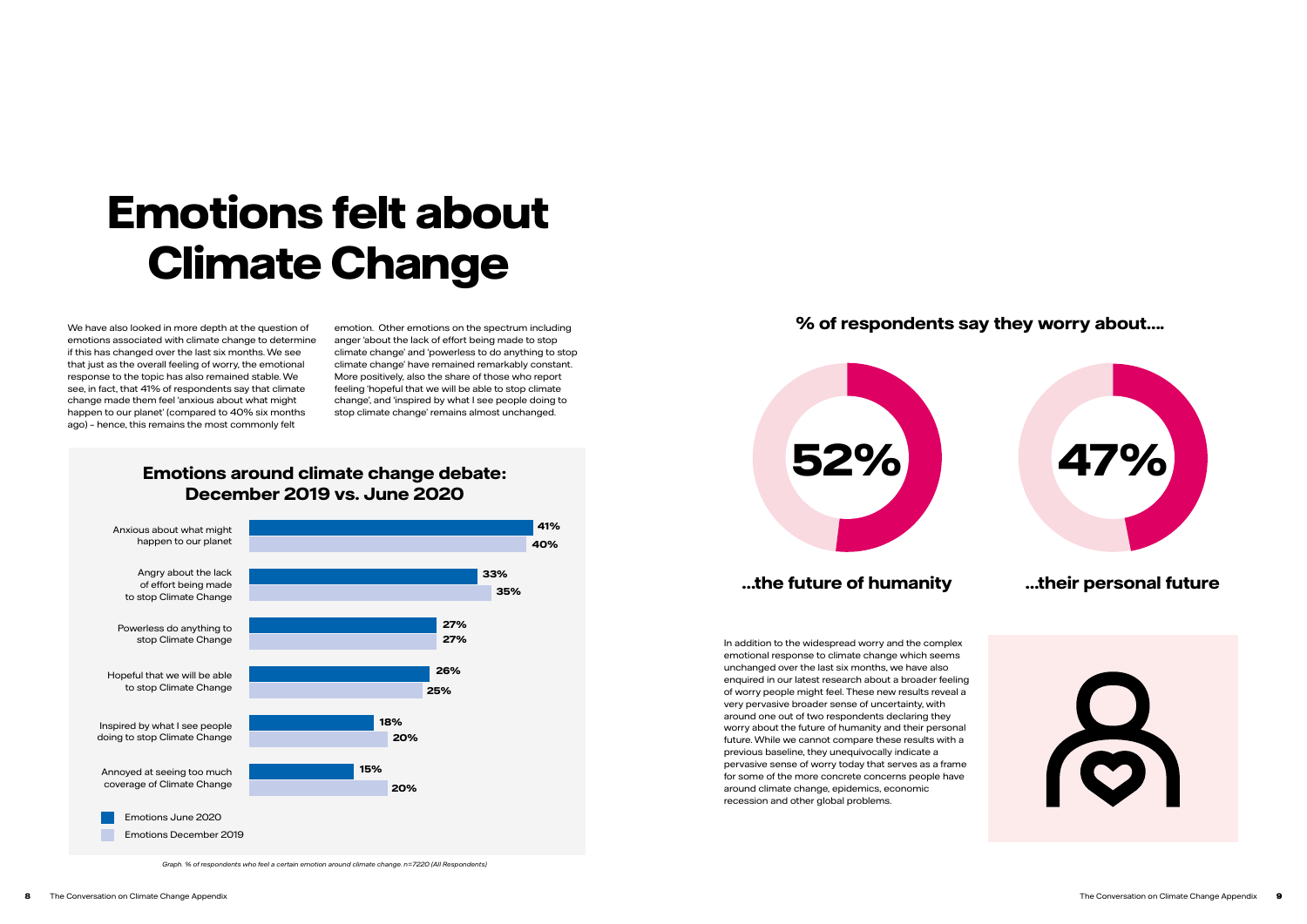In addition to the comparative results presented above which aim to capture the change in attitudes that has occurred over the last six months when it comes to climate change, we also wanted to capture people's views when it comes to the ongoing debate on the balance between economic and climate priorities in national and European level relaunch plans.

The results of our study show that when asked to weigh the different paths ahead and make a choice, a significant majority of respondents across the seven countries affirm that the highest priority should be given to continuing (or increasing) climate change commitments, even if it slows down the economy. We believe this sends a strong signal to governments and businesses.

# **Views on the balance between economy and climate change**

The below graph shows in addition that the majority of respondents across the seven countries surveyed say they are 'quite' or 'a great deal worried' that progress and efforts made to tackle climate change will be negatively affected by the implementation of the



economic recovery plans for the near future. This sends a strong signal to those in charge of drafting such plans not to make any sacrifices when it comes to climate change for short term economic gains.

### **Views on the economy relaunch plans**

**The highest priority should be given to continuing (or increasing) climate change commitments, even if it slows down the economy**

**The highest priority should be given to short term economic considerations such as growth and jobs, even if it hurts climate change action**



*Graph. Level of worry that economic recovery plans will negatively affect climate change progress. n=7220 (All Respondents)*



**Level of worry that progress and efforts made to tackle climate change will be negatively affected by the implementation of the economic recovery plans for the near future**